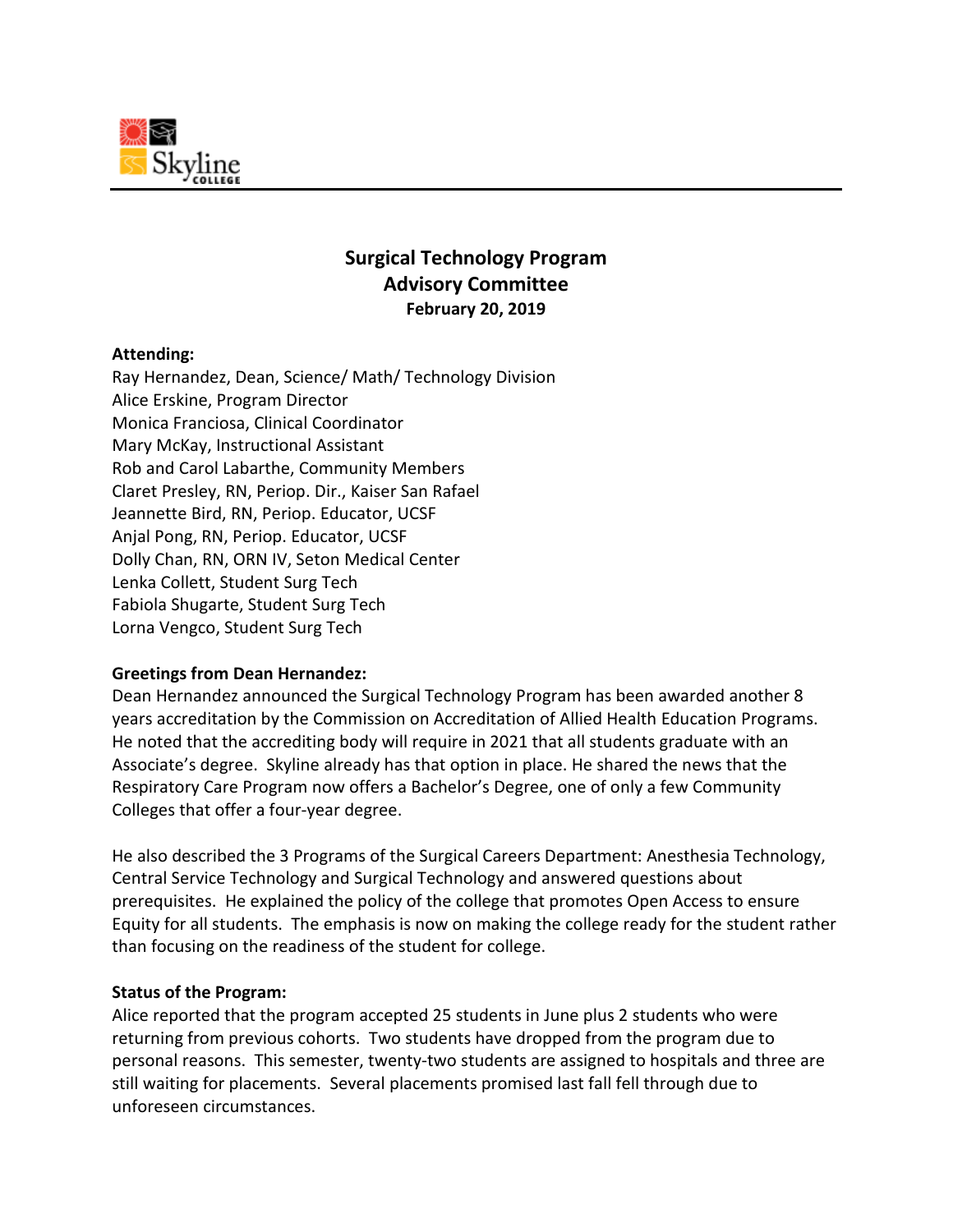Per our accreditation, students and employers are to be surveyed regarding the quality of the program. All 2018 graduates were surveyed on campus on the day of their web-based certification exam. One student was unable to complete the program and has returned this year. Sixty-five percent have reported they have been hired. One graduate is currently in nursing school while another is studying for her NCLEX-RN exam.

## **Staffing Update:**

Alice introduced Ms. Monica Franciosa, DSc, CST. She has been hired as the new Clinical Coordinator. Her duties will include arranging clinical placements for the students, monitoring students while they are training, and teaching two classes. The first class will be the Law and Ethics for Allied health Professionals in summer, and the Clinical Skills Lab in the fall. Monica shared a bit of her history: 23 years serving in military and civilian operating rooms as a Certified Surgical Technologist, and currently providing counseling services to people suffering from addictions.

## **Jeanna Davis Award report:**

Rob and Carol Labarthe gave the history of this program. Jeanna was their only child and an excellent CST. She had a passion about the O.R. so her parents honor her by providing support to selected ST students. Over the last four years, there have been more than 50 recipients of the award. Several students give credit to the award as it made their success in the Surgical Technology Program possible.

## **Lab Update:**

Mary McKay reported that the college has purchased a SimDaver, a manikin that has the texture of a real human recently deceased and without a skin covering. It will be useful to teach the students the look and feel of living tissue when dissecting and retracting. It is made of material that is very lifelike and it must be carefully preserved to prevent decomposition. This year, we were able to use the Allied health's new simulation center to assess students' clinical skills. Final Evaluations were performed in the room which was equipped so it closely resembled a real O.R. In that room the student could be videotaped so the student's performance could be reviewed if necessary.

Since the fall, there has been an influx of new Anesthesia equipment and lots more disposable supplies, thanks to donations from hospitals.

## **Healthcare Community Issues:**

Jeannette Bird of UCSF asked how many of the graduates maintain their certification after being hired? (Unknown). Many hospitals now require it for hiring. Twice legislation was introduced in the State Legislature to require STs be certified to practice, but it was vetoed by Governor Brown both times. Perhaps Governor Newson will support it.

Dolly Chan remarked that Seton Medical Center has a Clinical Ladder that requires certification for Senior Surgical Technologist. She said certification needs to be promoted by management. Claret Presley of Kaiser agreed. Kaiser supports the STs by offering Certification Prep classes. She also commented that Magnet status emphasizes certification for nurses, but not for STs. Many Hospital Administrators are unaware of the STs' role in patient care.